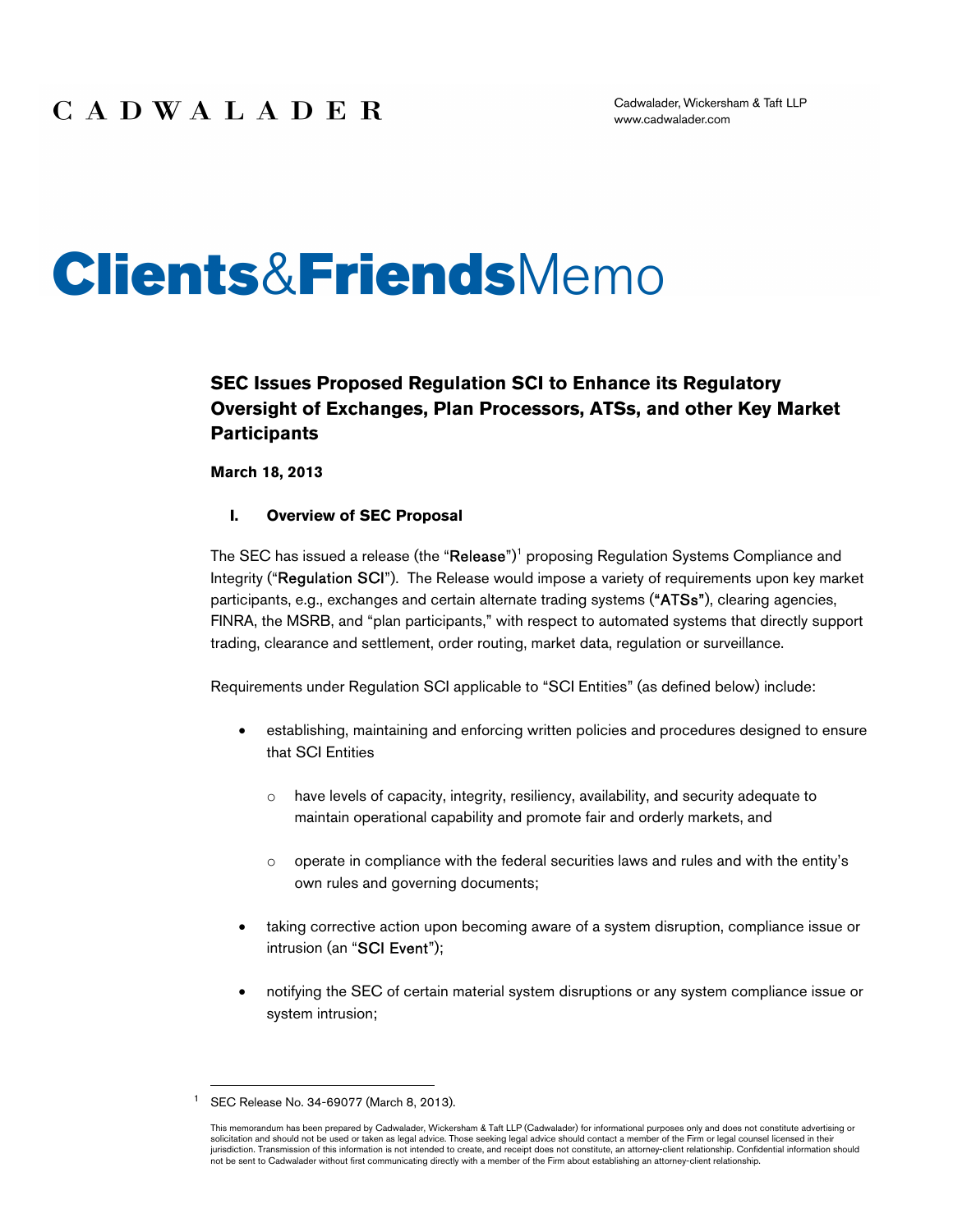## **Clients&FriendsMemo**

- disseminating to SRO members or participants in an ATS notice of system any compliance issue or material system disruption;
- providing thirty days advance notice to the SEC of material system changes;
- reviewing, at least annually, compliance with Regulation SCI and submitting a report on compliance to senior management and both the report and the response of management to the SEC; and
- testing, at least annually, business continuity and disaster recovery plans, including:
	- o requiring participation in the test of SRO members and ATS participants; and
	- o coordinating testing on an industry or sector-wide basis.

The remainder of this memorandum includes a brief background section (Section II), an overview of the entities covered by Regulation SCI (Section III) and concludes with a short discussion of some of the policy issues raised by Regulation SCI (Section IV), including considerations relating to enforcement risk and whether Regulation SCI may color the SEC's view of Exchange Act Rule 15c3-5 (Risk Management Controls for Brokers or Dealers with Market Access).

#### **II. Background**

Regulation SCI is meant to replace, and expand, two Automation Review Policy statements issued by the SEC in 1989 and 1991, respectively, as well as the SEC's "voluntary" ARP inspection program (collectively, "ARP"). Regulation SCI would cover the same types of entities as are currently covered by ARP, but it would significantly lower the applicable thresholds that govern whether an ATS would be subject to Regulation SCI. Indeed, the Release states that no ATS currently exceeds the ARP applicable volume threshold. By contrast, the SEC estimates that fifteen ATSs would exceed the thresholds for becoming subject to Regulation SCI.<sup>2</sup>

#### **III. Covered Entities**

Entities covered by Regulation SCI ( "SCI Entities") would include the national securities exchanges,<sup>3</sup> FINRA, the Municipal Securities Rulemaking Board, and the registered clearing agencies (collectively, "SCI Self-Regulatory Organizations" or "SCI SROs"). Also subject to

<sup>2</sup> *See* the Release at 226.

 $3$  The term SCI Entities does not include securities futures exchanges that are noticed registered under Section 6(g) of the Exchange Act.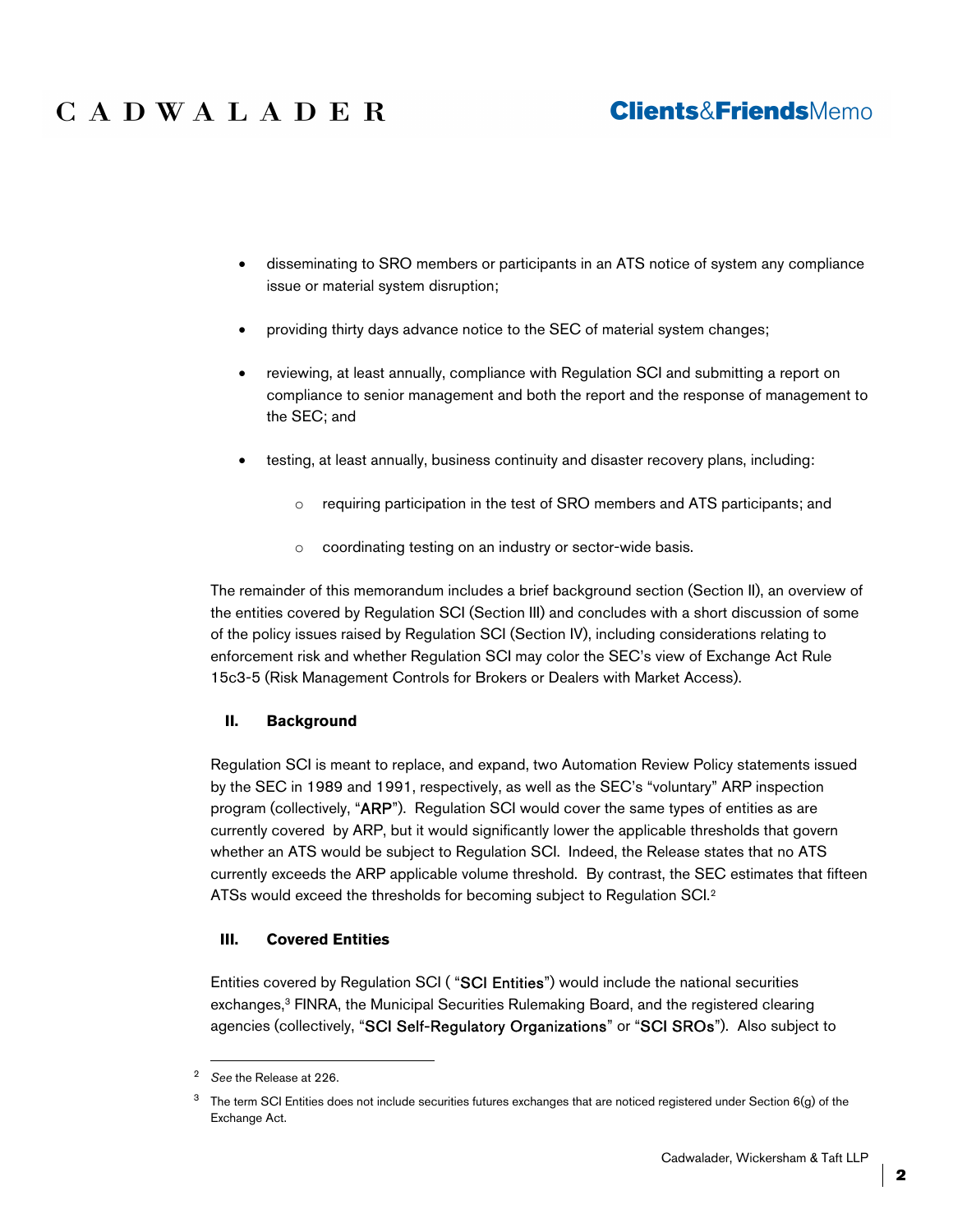## **Clients&FriendsMemo**

Regulation SCI would be plan processors that process and disseminate quotations and transactions data under the various national market system plans.<sup>4</sup> As discussed further below, SCI Entities would also include ATSs that meet certain volume thresholds in (i) NMS stocks,<sup>5</sup> (ii) equity securities that are not NMS stocks but for which transactions are reported to FINRA,<sup>6</sup> (iii) municipal securities or corporate debt securities (such covered ATSs, "SCI ATSs"). In addition, Global Joint Venture Matching Services – US, LLC ("Omgeo"), an exempt clearing agency that is nonetheless subject to ARP, would be an SCI Entity.

Broker-Dealers and Regulation SCI. While Regulation SCI, as proposed, would not cover brokerdealers that are not ATSs, the Release discusses whether some broker-dealers should be subject to the Regulation. The Release also includes a discussion of the scope of Rule 15c3-5, which the Release characterizes as designed to address in a more limited manner some of the same concerns as Regulation SCI. The Release requests comment on 17 separate questions relevant to brokerdealers and Regulation SCI while also stating that should the SEC decide to regulate brokerdealers under Regulation SCI, it would issue a separate release discussing such proposal.

SCI ATSs. Currently, Rule 301(b)(6) of Regulation ATS generally provides that ATSs that exceed 20% of the U.S. average daily trading volume in covered securities must comply with ARP-like provision.

Regulation SCI would apply to ATSs that, during four of the preceding six calendar months, satisfied any of the following volume thresholds:

- With respect to NMS stocks:
	- $\circ$  Five percent or more of the average daily dollar volume of any single NMS stock and one-quarter of one percent or more of the average daily dollar volume in all NMS stocks; or

<sup>4</sup> The term "plan processors" is defined at (a)(55) of Rule 600 of Regulation NMS as "any self-regulatory organization or securities information processor acting as an "exclusive processor" in connection with the development, implementation and/or operation of any facility contemplated by an effective national market system plan." Section 3(a)(22)(B) of the Exchange Act, defines "exclusive processor" to mean "any securities information processor or self-regulatory organization which, directly or indirectly, engages on an exclusive basis on behalf of any national securities exchange or registered securities association, or any national securities exchange or registered securities association which engages on an exclusive basis on its own behalf, in collecting, processing, or preparing for distribution or publication any information with respect to (i) transactions or quotations on or effected or made by means of any facility of such exchange or (ii) quotations distributed or published by means of any electronic system operated or controlled by such association."

<sup>&</sup>lt;sup>5</sup> An "NMS stock" is a security, other than an option, for which transaction reports are made available pursuant to an effective "transaction reporting plan" that meets the requirements of Rule 601 of Regulation NMS. *See* Regulation NMS Rule 600(b)(46), (47) and (82). Practically speaking, the term "NMS stock" is synonymous with the term "listed equity."

<sup>&</sup>lt;sup>6</sup> As a general matter, this means "OTC Equity Securities" and "Restricted Equity Securities" as defined at FINRA Rule 6420.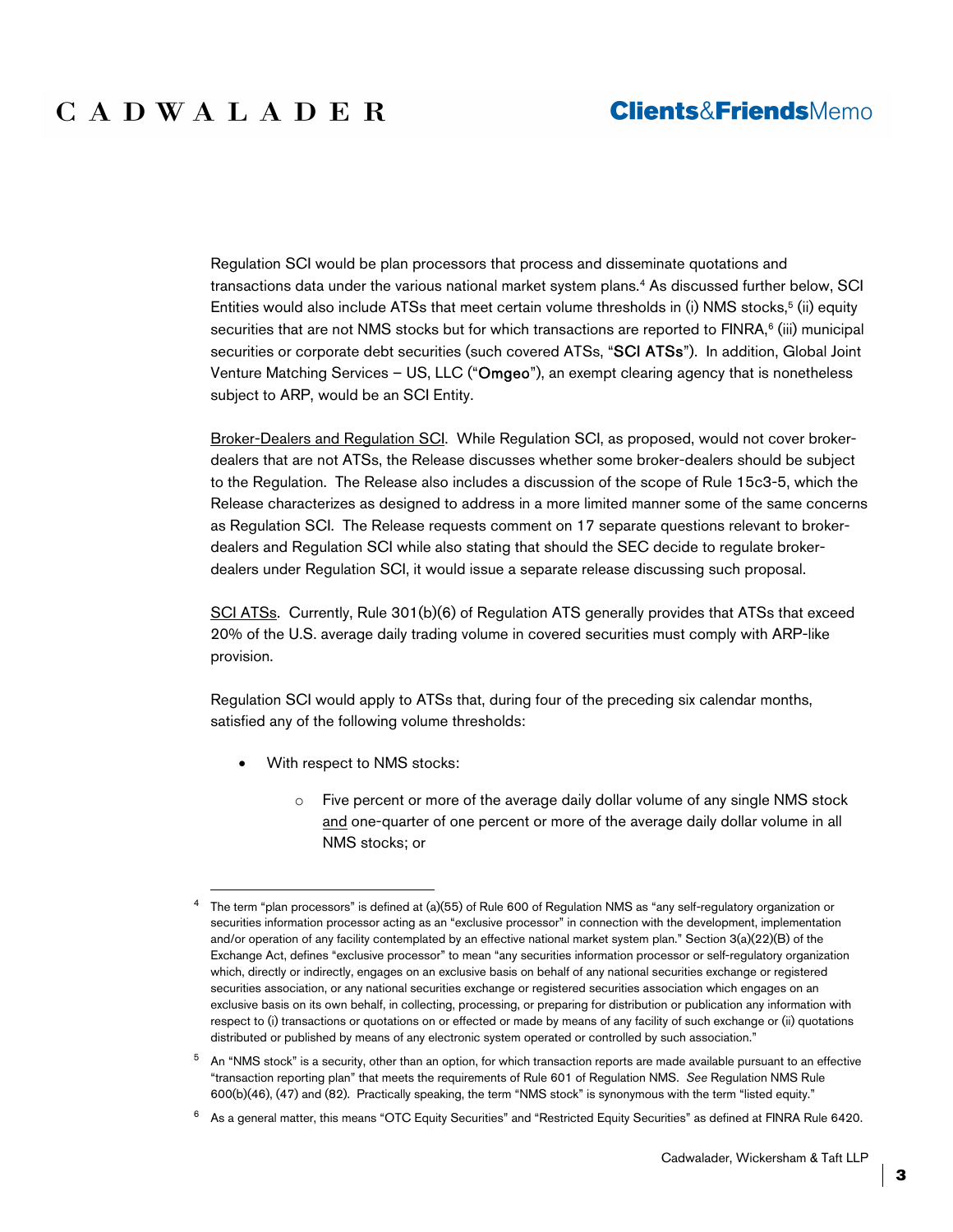## **Clients&FriendsMemo**

- o One percent or more of the average daily dollar volume in all NMS stocks.
- With respect to non-NMS stocks for which transactions are reported to an SRO:
	- o Five percent or more of the average daily dollar volume.
- With respect to municipal securities and corporate debt securities, five percent or more, respectively, of either:
	- o the average daily dollar volume traded in the U.S. or
	- o the average daily transaction volume traded in the US.

#### **IV. Policy Considerations**

Market Solutions. While the Release discusses the potential for market driven solutions to the technology compliance problems to be addressed by Regulation SCI, it does so largely for the purpose of asserting their short comings. The Release fails to acknowledge however the negative impact that the structure of the national market system, as created by Regulation NMS, has on market driven solutions. Specifically, the order protection rule, which makes it impossible for market participants to avoid any one exchange, also serves to undermine the market discipline that true competition between the exchanges might bring.<sup>7</sup> It could be productive to at least begin a discussion of ways the national market system itself contributes to the very problems the SEC is trying to solve.

Business Continuity. The Release identifies a business continuity standard that is focused on rapid recovery and timely resumption of critical operations, *i.e*., no later than the next business day. While this sounds all for the good, in the case of exchanges, however, it might be more economically efficient to develop processes and systems to take advantage of the redundancies offered by the fact that there are thirteen separate exchanges that trade NMS stocks. Assuming an exchange is able to process all open transactions along a normal settlement cycle and transition or cancel all existing orders, how important is it that the exchange be prepared to open no later than the next business day notwithstanding earthquake, hurricane or other natural disaster? While listing exchanges have unique responsibilities, *e.g.*, opening auctions, how difficult would it be to transition those responsibilities to a backup exchange? Indeed, it appears that the NYSE is prepared to adopt such an approach by announcing a new disaster recovery plan that, effectively, shifts trading to its electronic Arca system.<sup>8</sup>

<sup>7</sup> Rule 611 of Regulation NMS.

<sup>8</sup> *See* Wall Street Journal "NYSE Disaster Recovery Plan Focuses on Electronic Trading," March 8, 2013, available at http://mobile.blogs.wsj.com/cio/2013/03/08/nyse-disaster-recovery-plan-focuses-on-electronic-trading/.